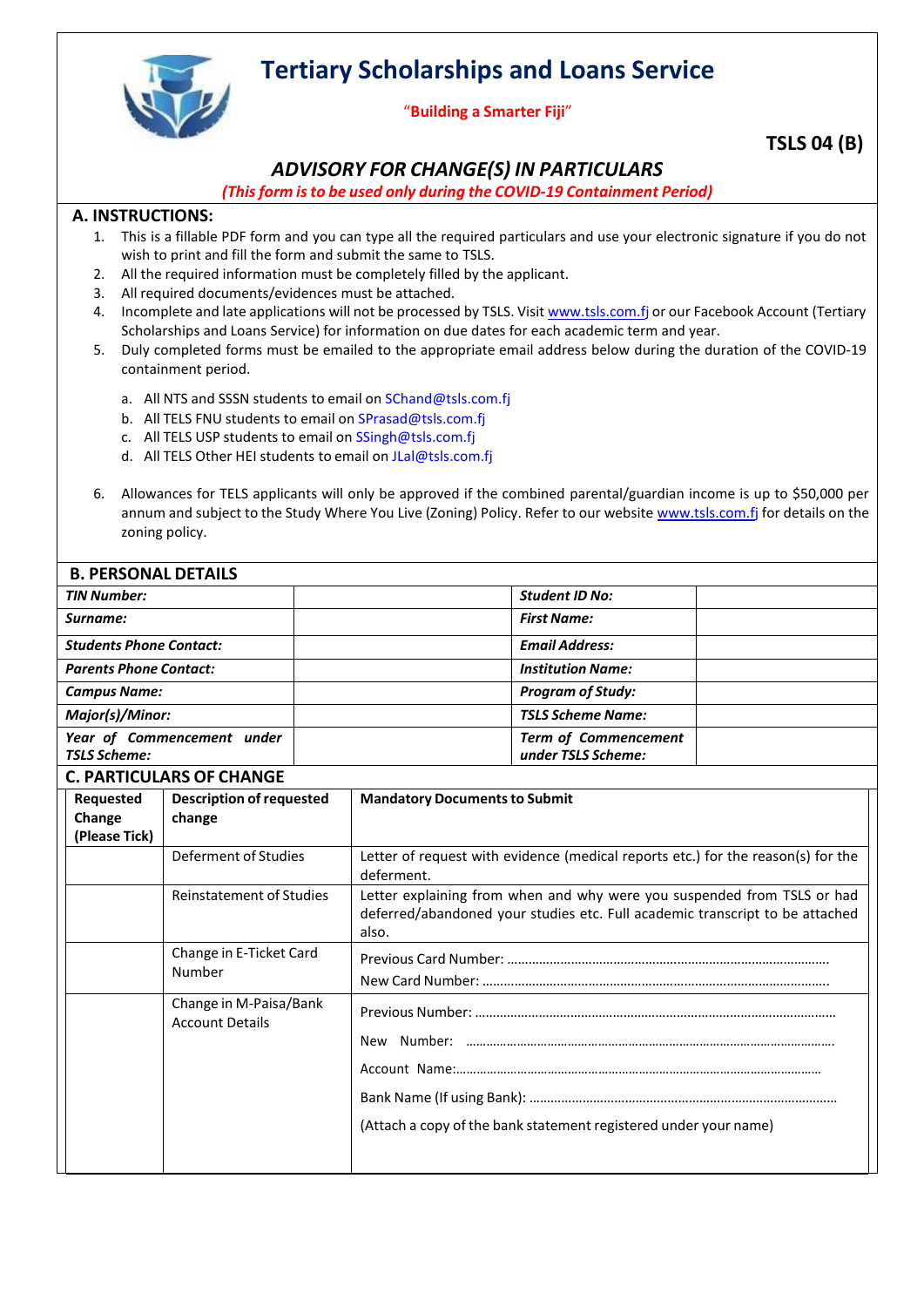| <b>Application for Allowances</b>                           | <b>Category of Allowance Applying for</b>                                                                                                                                                                                                                                                                                                                                                                                                                                                                                                    | Amount applying for                                                           |  |  |  |  |  |
|-------------------------------------------------------------|----------------------------------------------------------------------------------------------------------------------------------------------------------------------------------------------------------------------------------------------------------------------------------------------------------------------------------------------------------------------------------------------------------------------------------------------------------------------------------------------------------------------------------------------|-------------------------------------------------------------------------------|--|--|--|--|--|
| (This section is to be used                                 | Rent<br>/Hostel<br>(maximum                                                                                                                                                                                                                                                                                                                                                                                                                                                                                                                  | of<br>(per month)                                                             |  |  |  |  |  |
| by the students who are                                     | \$250/month)                                                                                                                                                                                                                                                                                                                                                                                                                                                                                                                                 |                                                                               |  |  |  |  |  |
| applying for the allowances<br>for the first time and those | Food (maximum of \$50/week)<br>(per week)                                                                                                                                                                                                                                                                                                                                                                                                                                                                                                    |                                                                               |  |  |  |  |  |
| who are submitting the                                      | (per week)<br>Bus Fare (maximum of \$41/week)                                                                                                                                                                                                                                                                                                                                                                                                                                                                                                |                                                                               |  |  |  |  |  |
| new rent agreement/                                         | Incidental and Stationery (maximum of<br>(per annum)<br>\$1000/annum)                                                                                                                                                                                                                                                                                                                                                                                                                                                                        |                                                                               |  |  |  |  |  |
| hostel letters required by<br>TSLS). For those              | E-Ticket Card No: (If applying for bus<br>fare)                                                                                                                                                                                                                                                                                                                                                                                                                                                                                              |                                                                               |  |  |  |  |  |
| resubmitting the rent                                       | M-Paisa/Bank Account Number                                                                                                                                                                                                                                                                                                                                                                                                                                                                                                                  |                                                                               |  |  |  |  |  |
| agreement/hostel letter,                                    | Bank Name (If not using M-Paisa)                                                                                                                                                                                                                                                                                                                                                                                                                                                                                                             |                                                                               |  |  |  |  |  |
| there is no need to                                         | Parents/Guardians recent salary slip (working parents/guardians) or<br>i                                                                                                                                                                                                                                                                                                                                                                                                                                                                     |                                                                               |  |  |  |  |  |
| resubmit all documents.<br>Just attach the new rent         | Statutory declaration by parents/guardians (Non-working/self-employed).<br>Bank Statement with an active account registered under your name if you<br>ii<br>wish to receive the allowances in the nominated bank account.<br>Evidence of residential address (Voter ID, Electricity, Water Bills etc. which<br>iii<br>has the residential address shown) for the hostel, rented property or place<br>where you will stay during the course of your studies.<br>Independently witnessed rental agreement if applying for rent or hostel<br>i٧ |                                                                               |  |  |  |  |  |
| agreement or the hostel                                     |                                                                                                                                                                                                                                                                                                                                                                                                                                                                                                                                              |                                                                               |  |  |  |  |  |
| letter).                                                    |                                                                                                                                                                                                                                                                                                                                                                                                                                                                                                                                              |                                                                               |  |  |  |  |  |
|                                                             |                                                                                                                                                                                                                                                                                                                                                                                                                                                                                                                                              |                                                                               |  |  |  |  |  |
|                                                             |                                                                                                                                                                                                                                                                                                                                                                                                                                                                                                                                              |                                                                               |  |  |  |  |  |
|                                                             |                                                                                                                                                                                                                                                                                                                                                                                                                                                                                                                                              |                                                                               |  |  |  |  |  |
|                                                             |                                                                                                                                                                                                                                                                                                                                                                                                                                                                                                                                              | confirmation letter from the higher education institution if applying for     |  |  |  |  |  |
|                                                             | hostel.                                                                                                                                                                                                                                                                                                                                                                                                                                                                                                                                      |                                                                               |  |  |  |  |  |
|                                                             | $\mathsf{v}$                                                                                                                                                                                                                                                                                                                                                                                                                                                                                                                                 | Letter signed by the parents/guardians that they are authorizing you to apply |  |  |  |  |  |
|                                                             | for the allowances.                                                                                                                                                                                                                                                                                                                                                                                                                                                                                                                          |                                                                               |  |  |  |  |  |
| <b>Adjustment to allowances</b>                             | <b>Category of Allowance</b>                                                                                                                                                                                                                                                                                                                                                                                                                                                                                                                 | <b>Current TSLS</b><br>Adjusted                                               |  |  |  |  |  |
| (To be filled by the                                        |                                                                                                                                                                                                                                                                                                                                                                                                                                                                                                                                              | approved rate<br><b>Amount</b>                                                |  |  |  |  |  |
| students who are applying                                   |                                                                                                                                                                                                                                                                                                                                                                                                                                                                                                                                              | <b>Requesting for</b>                                                         |  |  |  |  |  |
| changes to the allowance<br>rates or new allowances to      | Rent/Hostel<br>(no<br>than<br>more<br>\$250/month)                                                                                                                                                                                                                                                                                                                                                                                                                                                                                           | (per month)                                                                   |  |  |  |  |  |
| the existing approved                                       | Food (no more than \$50/week)                                                                                                                                                                                                                                                                                                                                                                                                                                                                                                                | (per week)                                                                    |  |  |  |  |  |
| allowances)                                                 | Bus Fare (no more than \$41/week)                                                                                                                                                                                                                                                                                                                                                                                                                                                                                                            | (per week)                                                                    |  |  |  |  |  |
|                                                             | Incidental and Stationery (no more                                                                                                                                                                                                                                                                                                                                                                                                                                                                                                           | (per annum)                                                                   |  |  |  |  |  |
|                                                             | than \$1000/annum)                                                                                                                                                                                                                                                                                                                                                                                                                                                                                                                           |                                                                               |  |  |  |  |  |
|                                                             | E-Ticket Card No: (If applying for                                                                                                                                                                                                                                                                                                                                                                                                                                                                                                           |                                                                               |  |  |  |  |  |
|                                                             | bus fare)                                                                                                                                                                                                                                                                                                                                                                                                                                                                                                                                    |                                                                               |  |  |  |  |  |
|                                                             | M-Paisa/Bank Account Number                                                                                                                                                                                                                                                                                                                                                                                                                                                                                                                  |                                                                               |  |  |  |  |  |
|                                                             | Bank Name (If not using M-Paisa)                                                                                                                                                                                                                                                                                                                                                                                                                                                                                                             |                                                                               |  |  |  |  |  |
|                                                             | Parents/Guardians recent salary slip (working parents/guardians) or<br>Statutory declaration by parents/guardians (Non-working/self-employed).                                                                                                                                                                                                                                                                                                                                                                                               |                                                                               |  |  |  |  |  |
|                                                             | Ϊİ                                                                                                                                                                                                                                                                                                                                                                                                                                                                                                                                           |                                                                               |  |  |  |  |  |
|                                                             | Bank Statement with an active account registered under your name if you<br>wish to receive the allowances in the nominated bank account.                                                                                                                                                                                                                                                                                                                                                                                                     |                                                                               |  |  |  |  |  |
|                                                             | Evidence of residential address (Voter ID, Electricity, Water Bills etc. which<br>iii                                                                                                                                                                                                                                                                                                                                                                                                                                                        |                                                                               |  |  |  |  |  |
|                                                             | as the residential address shown.).) for the hostel, rented property or place                                                                                                                                                                                                                                                                                                                                                                                                                                                                |                                                                               |  |  |  |  |  |
|                                                             | where you will stay during the course of your studies.                                                                                                                                                                                                                                                                                                                                                                                                                                                                                       |                                                                               |  |  |  |  |  |
|                                                             | Independently witnessed rental agreement if applying for rent or hostel<br>iv                                                                                                                                                                                                                                                                                                                                                                                                                                                                |                                                                               |  |  |  |  |  |
|                                                             | confirmation letter from the higher education institution if applying for                                                                                                                                                                                                                                                                                                                                                                                                                                                                    |                                                                               |  |  |  |  |  |
|                                                             | hostel.<br>Letter signed by the parents/guardians that they are authorizing you to apply                                                                                                                                                                                                                                                                                                                                                                                                                                                     |                                                                               |  |  |  |  |  |
|                                                             | $\mathsf{v}$<br>for the allowances or adjustment to the rates.                                                                                                                                                                                                                                                                                                                                                                                                                                                                               |                                                                               |  |  |  |  |  |
| <b>Termination of Award</b>                                 | İ<br>Letter of request signed by you requesting TSLS to terminate the award,                                                                                                                                                                                                                                                                                                                                                                                                                                                                 |                                                                               |  |  |  |  |  |
| (For students who wish to                                   |                                                                                                                                                                                                                                                                                                                                                                                                                                                                                                                                              | along with any evidences such as academic transcript, medical certificates    |  |  |  |  |  |
| terminate and withdraw                                      | etc.                                                                                                                                                                                                                                                                                                                                                                                                                                                                                                                                         |                                                                               |  |  |  |  |  |
| from the scheme)                                            |                                                                                                                                                                                                                                                                                                                                                                                                                                                                                                                                              |                                                                               |  |  |  |  |  |
| Withdrawal from                                             | i.                                                                                                                                                                                                                                                                                                                                                                                                                                                                                                                                           |                                                                               |  |  |  |  |  |
| Courses/Units<br>(This section is to be used only by        | ii.<br>Completed Enrollment Adjustment Form signed by the HEI.<br>iii.                                                                                                                                                                                                                                                                                                                                                                                                                                                                       |                                                                               |  |  |  |  |  |
| the students who wish to                                    | Letter signed by you explaining the reason(s) for the proposed<br>iv.                                                                                                                                                                                                                                                                                                                                                                                                                                                                        |                                                                               |  |  |  |  |  |
| withdraw from a course(s) within                            | withdrawals.                                                                                                                                                                                                                                                                                                                                                                                                                                                                                                                                 |                                                                               |  |  |  |  |  |